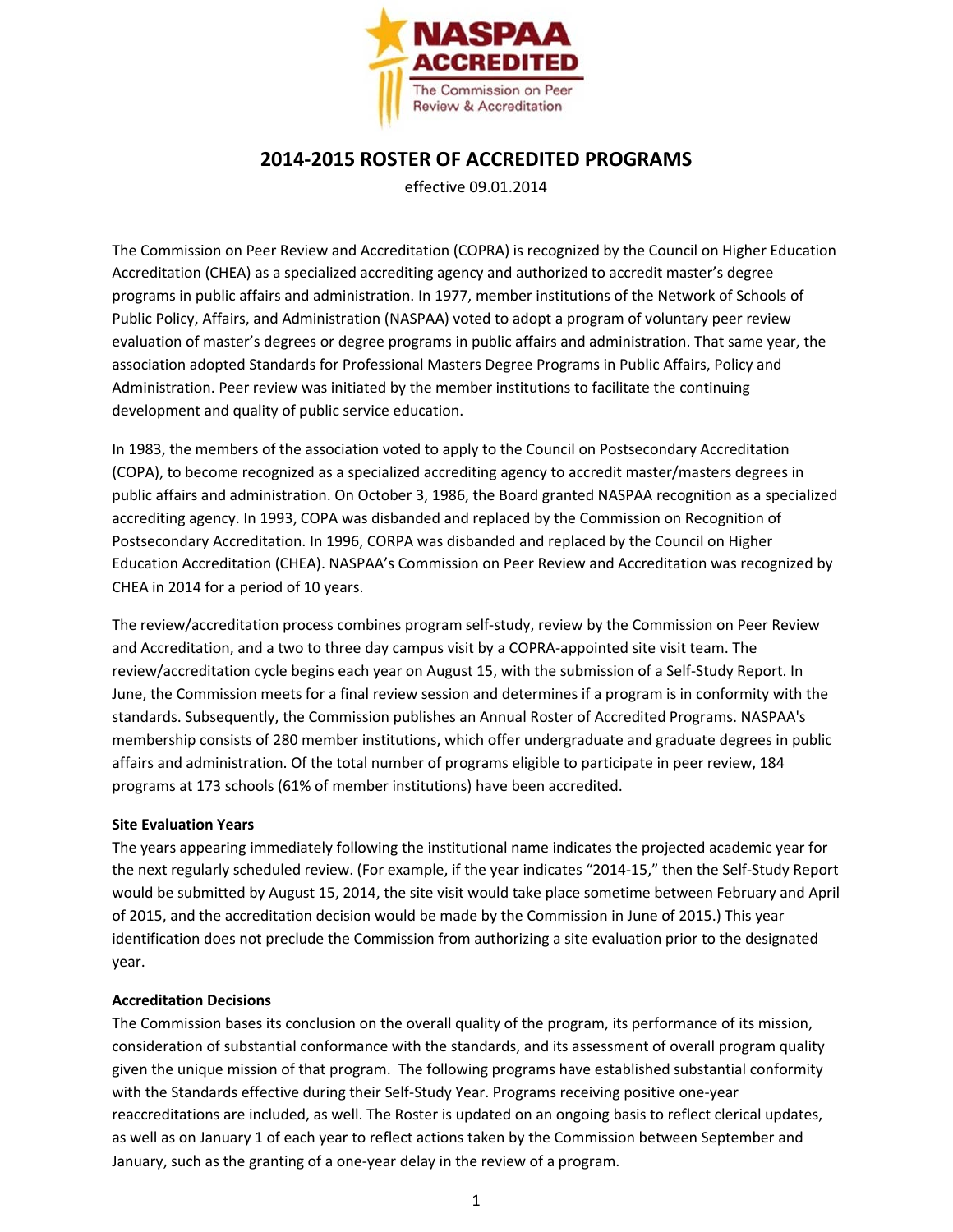## **ANNUAL ROSTER OF ACCREDITED PROGRAMS**

updated 09.01.2014

*Accredited programs are delineated below, alphabetically by country.*

|                                                                                                                | Accredited through |
|----------------------------------------------------------------------------------------------------------------|--------------------|
| China                                                                                                          |                    |
| <b>BEIJING</b>                                                                                                 |                    |
| <b>Tsinghua University</b><br>School of Public Policy and Management<br><b>MASTER OF PUBLIC ADMINISTRATION</b> | 2019-20            |
| <b>Republic of Korea</b>                                                                                       |                    |
| <b>SEOUL</b>                                                                                                   | 2020-21            |
| <b>KDI School of Public Policy and Management</b><br><b>MASTER OF PUBLIC POLICY</b>                            |                    |
| <b>United States of America</b>                                                                                |                    |
| <b>ALABAMA</b>                                                                                                 |                    |
| <b>Auburn University at Auburn</b>                                                                             | 2018-19            |
| Department of Political Science                                                                                |                    |
| <b>MASTER OF PUBLIC ADMINISTRATION</b>                                                                         |                    |
| <b>Auburn University at Montgomery</b>                                                                         | 2020-21            |
| Dept of Political Science & Public Administration                                                              |                    |
| MASTER OF PUBLIC ADMINISTRATION                                                                                |                    |
| <b>Jacksonville State University</b>                                                                           | 2019-20            |
| <b>College of Arts and Sciences</b>                                                                            |                    |
| MASTER OF PUBLIC ADMINISTRATION                                                                                |                    |
| The University of Alabama at Birmingham                                                                        | 2015-16            |
| Department of Government                                                                                       |                    |
| MASTER OF PUBLIC ADMINISTRATION                                                                                |                    |
| <b>Troy University</b>                                                                                         | 2015-16            |
| Department of Political Science                                                                                |                    |
| MASTER OF PUBLIC ADMINISTRATION                                                                                |                    |
| <b>ARIZONA</b>                                                                                                 |                    |
| <b>Arizona State University</b>                                                                                | 2016-17            |
| <b>School of Public Affairs</b>                                                                                |                    |
| MASTER OF PUBLIC ADMINISTRATION                                                                                |                    |
| The University of Arizona                                                                                      | 2015-16            |
| School of Government & Public Policy                                                                           |                    |
| MASTER OF PUBLIC ADMINISTRATION                                                                                |                    |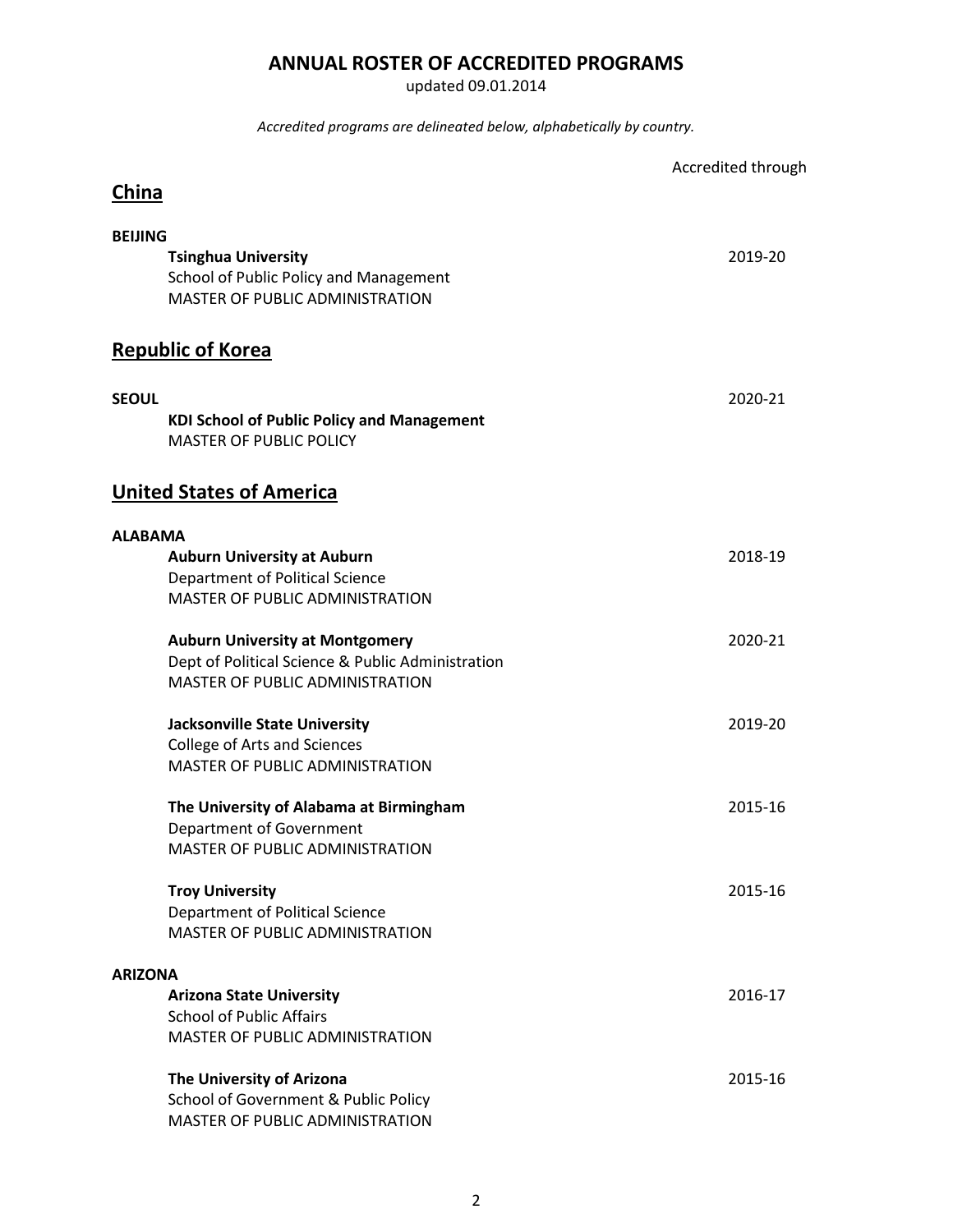| <b>ARKANSAS</b>   |                                                           |         |
|-------------------|-----------------------------------------------------------|---------|
|                   | <b>Arkansas State University</b>                          | 2014-15 |
|                   | Department of Political Science                           |         |
|                   | MASTER OF PUBLIC ADMINISTRATION                           |         |
|                   | <b>University of Arkansas at Little Rock</b>              | 2014-15 |
|                   | Institute of Government                                   |         |
|                   | <b>MASTER OF PUBLIC ADMINISTRATION</b>                    |         |
| <b>CALIFORNIA</b> |                                                           |         |
|                   | California State Polytechnic University, Pomona           | 2010-20 |
|                   | <b>Political Science Department</b>                       |         |
|                   | MASTER OF PUBLIC ADMINISTRATION                           |         |
|                   | California State University, Bakersfield                  | 2014-15 |
|                   | Department of Public Policy & Administration              |         |
|                   | MASTER OF PUBLIC ADMINISTRATION                           |         |
|                   | <b>California State University, Chico</b>                 | 2016-17 |
|                   | Department of Political Science                           |         |
|                   | <b>MASTER OF PUBLIC ADMINISTRATION</b>                    |         |
|                   | <b>California State University, Dominguez Hills</b>       | 2015-16 |
|                   | Department of Public Admin and Public Policy              |         |
|                   | <b>MASTER OF PUBLIC ADMINISTRATION</b>                    |         |
|                   | <b>California State University, Fresno</b>                | 2019-20 |
|                   | Department of Political Science                           |         |
|                   | <b>MASTER OF PUBLIC ADMINISTRATION</b>                    |         |
|                   | <b>California State University, Fullerton</b>             | 2016-17 |
|                   | Division of Politics, Administration, and Justice         |         |
|                   | MASTER OF PUBLIC ADMINISTRATION                           |         |
|                   | <b>California State University, Long Beach</b>            | 2015-16 |
|                   | Graduate Center for Public Policy & Administration        |         |
|                   | MASTER OF PUBLIC ADMINISTRATION                           |         |
|                   | <b>California State University, Los Angeles</b>           | 2014-15 |
|                   | Department of Political Science                           |         |
|                   | MASTER OF SCIENCE IN PUBLIC ADMINISTRATION                |         |
|                   | California State University, San Bernardino               | 2016-17 |
|                   | Department of Public Administration                       |         |
|                   | <b>MASTER OF PUBLIC ADMINISTRATION</b>                    |         |
|                   | <b>California State University, Stanislaus</b>            | 2016-17 |
|                   | Department of Political Science and Public Administration |         |
|                   | <b>MASTER OF PUBLIC ADMINISTRATION</b>                    |         |
|                   | <b>Naval Postgraduate School</b>                          | 2014-15 |
|                   | <b>Graduate School of Business and Public Policy</b>      |         |
|                   | DEFENSE-FOCUSED MASTER OF BUSINESS ADMINISTRATION         |         |
|                   | MASTER OF SCIENCE IN MANAGEMENT                           |         |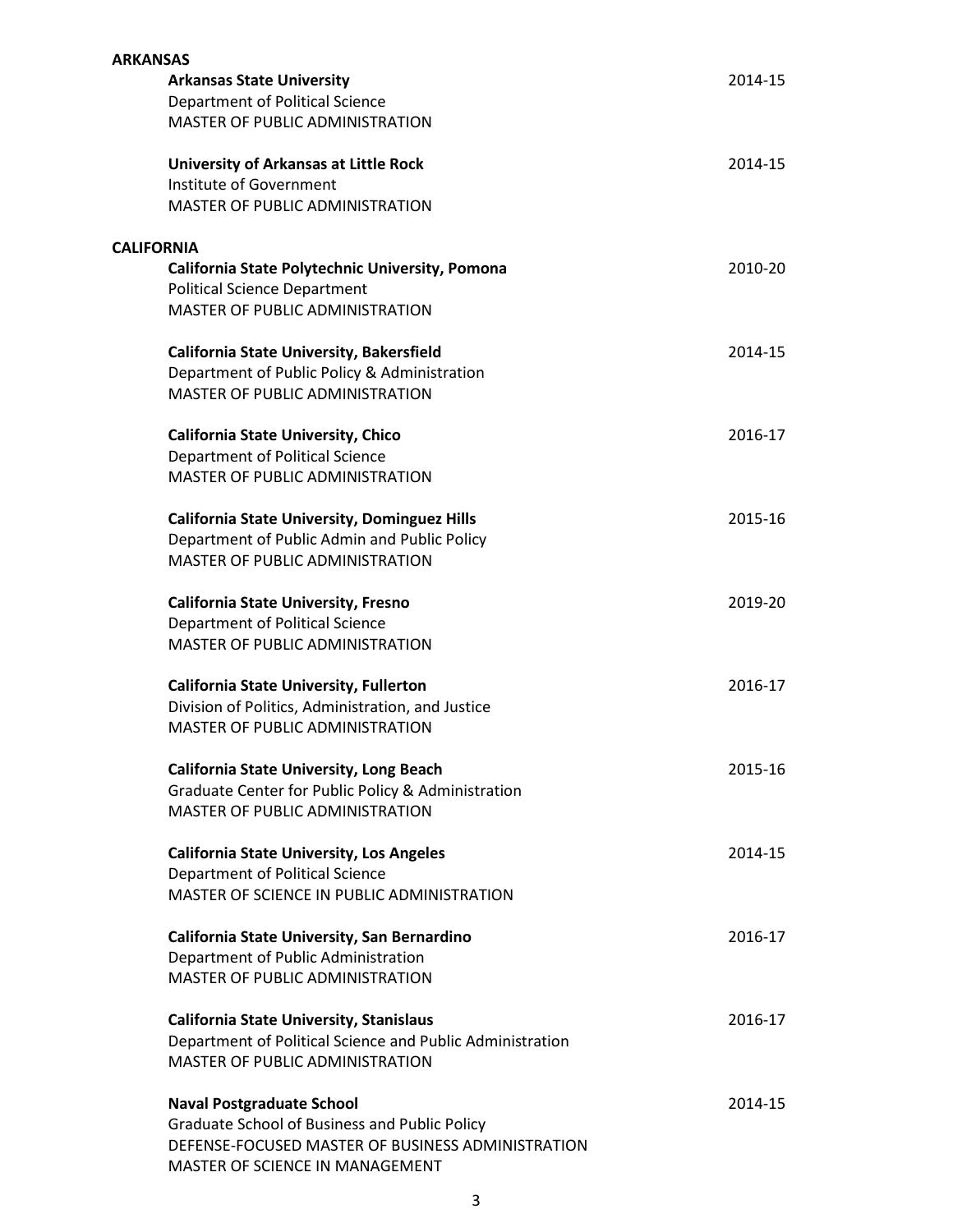| <b>San Diego State University</b><br><b>School of Public Affairs</b><br>MASTER OF PUBLIC ADMINISTRATION                                                                                                                  | 2014-15 |
|--------------------------------------------------------------------------------------------------------------------------------------------------------------------------------------------------------------------------|---------|
| <b>San Francisco State University</b><br>Department of Public Administration<br><b>MASTER OF PUBLIC ADMINISTRATION</b>                                                                                                   | 2020-21 |
| <b>San Jose State University</b><br>Department of Political Science<br>MASTER IN PUBLIC ADMINISTRATION                                                                                                                   | 2016-17 |
| <b>University of La Verne</b><br>Department of Public and Health Administration<br><b>MASTER OF PUBLIC ADMINISTRATION</b>                                                                                                | 2020-21 |
| <b>University of San Francisco</b><br><b>School of Management</b><br>MASTER OF PUBLIC ADMINISTRATION                                                                                                                     | 2018-19 |
| <b>University of Southern California</b><br>Sol Price School of Public Policy<br>MASTER OF PUBLIC ADMINISTRATION                                                                                                         | 2019-20 |
| <b>COLORADO</b><br>University of Colorado, Colorado Springs<br><b>School of Public Affairs</b><br>MASTER OF PUBLIC ADMINISTRATION                                                                                        | 2020-21 |
| <b>University of Colorado, Denver</b><br><b>School of Public Affairs</b><br><b>MASTER OF PUBLIC ADMINISTRATION</b>                                                                                                       | 2020-21 |
| <b>CONNECTICUT</b><br><b>University of Connecticut</b><br>Department of Public Policy<br><b>MASTER OF PUBLIC ADMINISTRATION</b>                                                                                          | 2017-18 |
| <b>DELAWARE</b><br><b>University of Delaware</b><br>School of Public Policy and Administration<br>MASTER OF PUBLIC ADMINISTRATION                                                                                        | 2017-18 |
| <b>DISTRICT OF COLUMBIA</b><br><b>American University</b><br>Department of Public Administration and Policy<br>MASTER OF PUBLIC ADMINISTRATION<br><b>MASTER OF PUBLIC POLICY</b><br><b>KEY EXECUTIVE MASTER'S DEGREE</b> | 2015-16 |
| The George Washington University<br>Trachtenberg School of Public Policy and Public Admin<br>MASTER OF PUBLIC ADMINISTRATION                                                                                             | 2014-15 |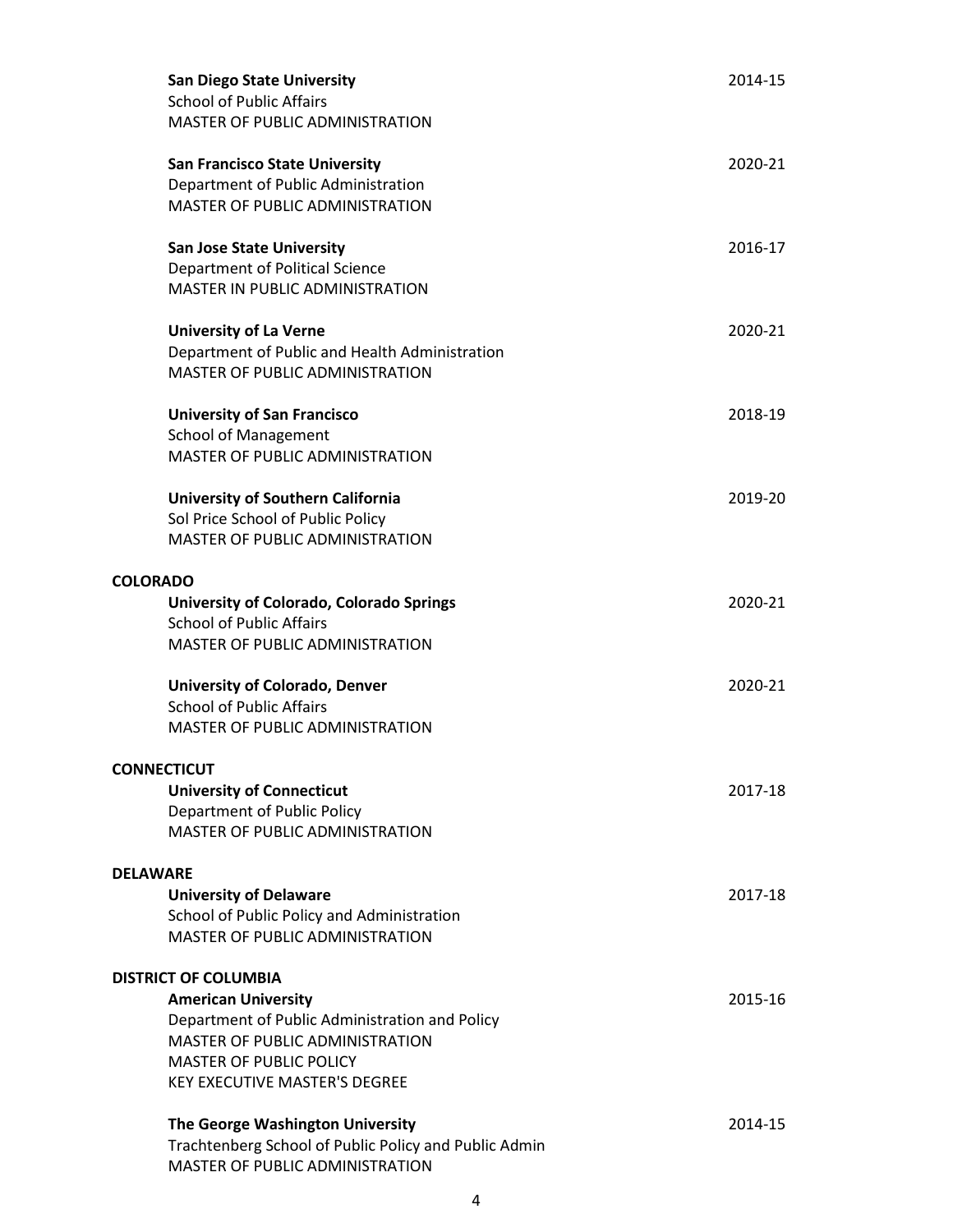|                | The George Washington University<br>Trachtenberg School of Public Policy and Public Admin<br><b>MASTER OF PUBLIC POLICY</b> | 2015-16 |
|----------------|-----------------------------------------------------------------------------------------------------------------------------|---------|
| <b>FLORIDA</b> |                                                                                                                             |         |
|                | <b>Florida Atlantic University</b>                                                                                          | 2020-21 |
|                | <b>School of Public Administration</b>                                                                                      |         |
|                | <b>MASTER OF PUBLIC ADMINISTRATION</b>                                                                                      |         |
|                | <b>Florida Gulf Coast University</b>                                                                                        | 2014-15 |
|                | Division of Public Affairs                                                                                                  |         |
|                | MASTER OF PUBLIC ADMINISTRATION                                                                                             |         |
|                | <b>Florida International University</b>                                                                                     | 2017-18 |
|                | School of International and Public Affairs                                                                                  |         |
|                | <b>MASTER OF PUBLIC ADMINISTRATION</b>                                                                                      |         |
|                | <b>Florida State University</b>                                                                                             | 2019-20 |
|                | Askew School of Public Administration & Policy                                                                              |         |
|                | <b>MASTER OF PUBLIC ADMINISTRATION</b>                                                                                      |         |
|                | <b>University of Central Florida</b>                                                                                        | 2018-19 |
|                | Department of Public Administration                                                                                         |         |
|                | <b>MASTER OF PUBLIC ADMINISTRATION</b>                                                                                      |         |
|                | <b>University of North Florida</b>                                                                                          | 2019-20 |
|                | Department of Political Science & Public Administration                                                                     |         |
|                | <b>MASTER OF PUBLIC ADMINISTRATION</b>                                                                                      |         |
|                | <b>University of South Florida</b>                                                                                          | 2016-17 |
|                | Dept of Government & International Affairs                                                                                  |         |
|                | <b>MASTER OF PUBLIC ADMINISTRATION</b>                                                                                      |         |
| <b>GEORGIA</b> |                                                                                                                             |         |
|                | <b>Albany State University</b>                                                                                              | 2017-18 |
|                | College of Arts & Humanities                                                                                                |         |
|                | <b>MASTER OF PUBLIC ADMINISTRATION</b>                                                                                      |         |
|                | <b>Clark Atlanta University</b>                                                                                             | 2016-17 |
|                | Department of Public Administration                                                                                         |         |
|                | <b>MASTER OF PUBLIC ADMINISTRATION</b>                                                                                      |         |
|                | <b>Georgia College &amp; State University</b>                                                                               | 2015-16 |
|                | Department of Government and Sociology                                                                                      |         |
|                | MASTER OF PUBLIC ADMINISTRATION                                                                                             |         |
|                | <b>Georgia Regents University</b>                                                                                           | 2015-16 |
|                | Department of Political Science                                                                                             |         |
|                | <b>MASTERS OF PUBLIC ADMINISTRATION</b>                                                                                     |         |
|                | <b>Georgia State University</b>                                                                                             | 2014-15 |
|                | Andrew Young School of Policy Studies                                                                                       |         |
|                | MASTER OF PUBLIC ADMINISTRATION                                                                                             |         |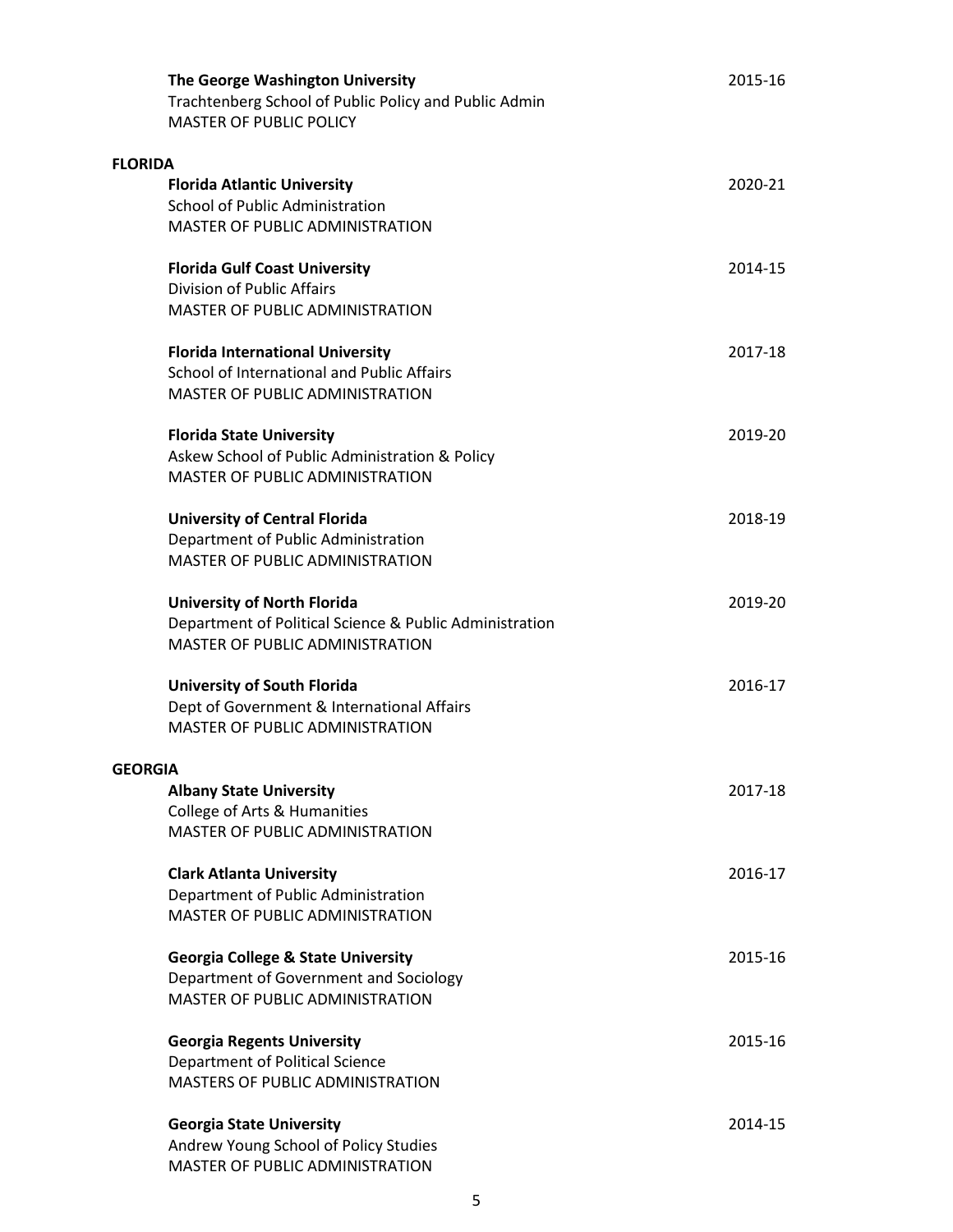|                 | <b>Kennesaw State University</b><br>Department of Political Science and International Affairs<br><b>MASTER OF PUBLIC ADMINISTRATION</b>                    | 2017-18 |
|-----------------|------------------------------------------------------------------------------------------------------------------------------------------------------------|---------|
|                 | <b>Savannah State University</b><br>Department of Political Science and Public Affairs<br>MASTER OF PUBLIC ADMINISTRATION                                  | 2015-16 |
|                 | The University of Georgia<br>School of Public and International Affairs<br><b>MASTER OF PUBLIC ADMINISTRATION</b>                                          | 2014-15 |
|                 | <b>University of West Georgia</b><br>Department of Political Science and Planning<br><b>MASTER OF PUBLIC ADMINISTRATION</b>                                | 2016-17 |
|                 | <b>Valdosta State University</b><br>Department of Political Science<br><b>MASTER OF PUBLIC ADMINISTRATION</b>                                              | 2017-18 |
| <b>IDAHO</b>    |                                                                                                                                                            |         |
|                 | <b>Boise State University</b><br>Department of Public Policy and Administration<br><b>MASTER OF PUBLIC ADMINISTRATION</b>                                  | 2014-15 |
| <b>ILLINOIS</b> |                                                                                                                                                            |         |
|                 | <b>DePaul University</b><br><b>School of Public Service</b><br><b>MASTER OF PUBLIC ADMINISTRATION</b><br>MASTER OF SCIENCE IN INTERNATIONAL PUBLIC SERVICE | 2018-19 |
|                 | <b>DePaul University</b><br><b>School of Public Service</b><br><b>MASTER OF SCIENCE IN PUBLIC SERVICE</b>                                                  | 2015-16 |
|                 | <b>Governors State University</b><br>College of Business & Public Administration<br><b>MASTER OF PUBLIC ADMINISTRATION</b>                                 | 2017-18 |
|                 | <b>Northern Illinois University</b><br>Department of Public Administration<br><b>MASTER OF PUBLIC ADMINISTRATION</b>                                       | 2020-21 |
|                 | Southern Illinois University at Edwardsville<br>Department of Public Administration & Policy Analysis<br>MASTER OF PUBLIC ADMINISTRATION                   | 2018-19 |
|                 | Southern Illinois University, Carbondale<br>Department of Political Science<br>MASTER OF PUBLIC ADMINISTRATION                                             | 2014-15 |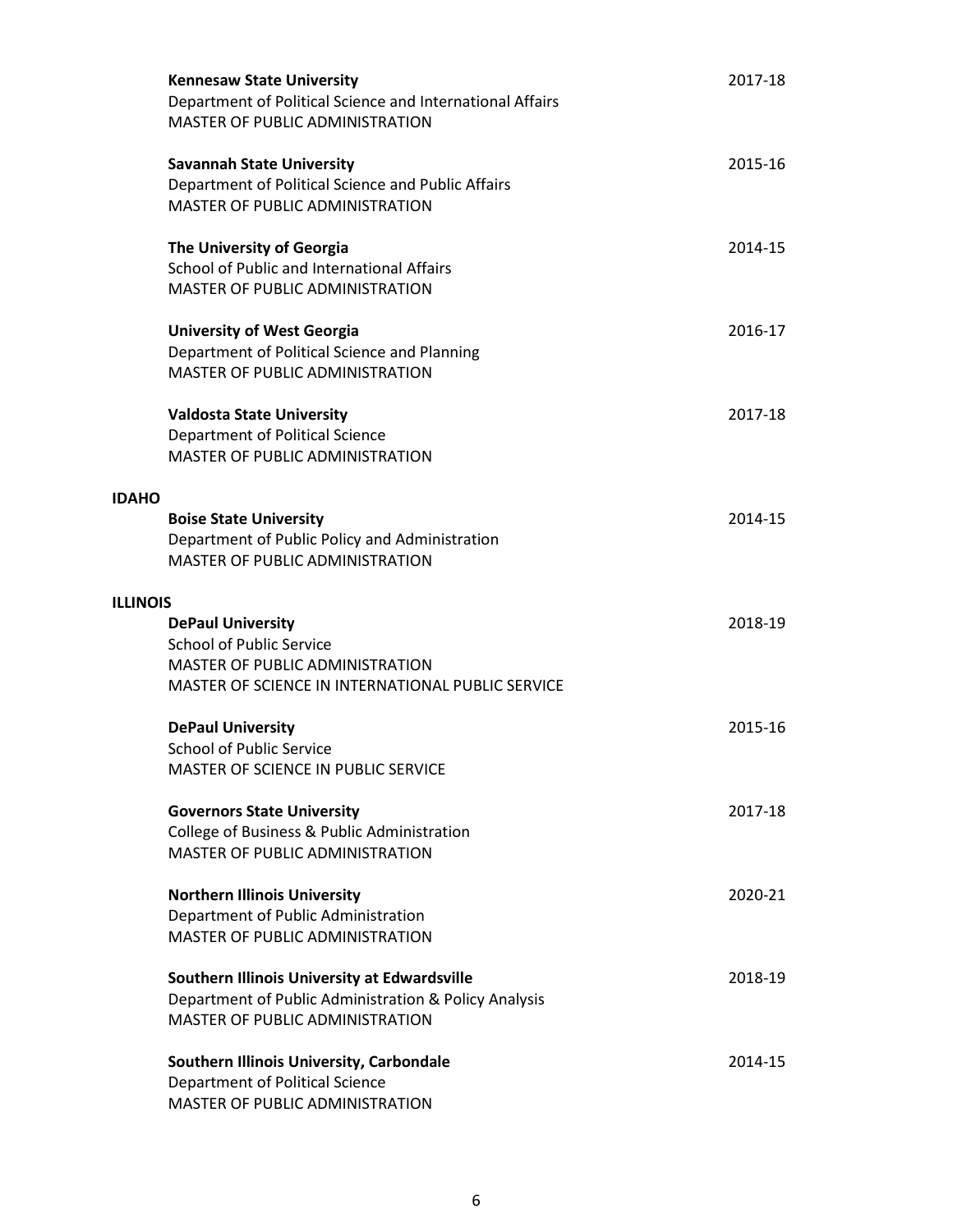| The University of Illinois at Chicago<br>Department of Public Administration<br>MASTER OF PUBLIC ADMINISTRATION                        | 2020-21 |
|----------------------------------------------------------------------------------------------------------------------------------------|---------|
| <b>University of Illinois at Springfield</b><br>College of Public Affairs and Administration<br><b>MASTER OF PUBLIC ADMINISTRATION</b> | 2015-16 |
| <b>INDIANA</b>                                                                                                                         |         |
| Indiana University, Bloomington<br>School of Public & Environmental Affairs<br><b>MASTER OF PUBLIC AFFAIRS</b>                         | 2020-21 |
| <b>Indiana University, Northwest</b>                                                                                                   | 2019-20 |
| School of Public and Environmental Affairs                                                                                             |         |
| <b>MASTER OF PUBLIC AFFAIRS</b>                                                                                                        |         |
| <b>Indiana University South Bend</b><br>Department of Political Science<br><b>MASTER OF PUBLIC AFFAIRS</b>                             | 2019-20 |
|                                                                                                                                        |         |
| Indiana University-Purdue University, Ft. Wayne                                                                                        | 2014-15 |
| <b>Department of Public Policy</b><br><b>MASTER OF PUBLIC AFFAIRS</b>                                                                  |         |
|                                                                                                                                        |         |
| Indiana University-Purdue University Indianapolis<br>School of Public & Environmental Affairs<br><b>MASTER OF PUBLIC AFFAIRS</b>       | 2019-20 |
|                                                                                                                                        |         |
| <b>KANSAS</b>                                                                                                                          |         |
| <b>Kansas State University</b>                                                                                                         | 2017-18 |
| Department of Political Science<br>MASTER OF PUBLIC ADMINISTRATION                                                                     |         |
|                                                                                                                                        |         |
| The University of Kansas                                                                                                               | 2015-16 |
| School of Public Affairs and Administration                                                                                            |         |
| <b>MASTER OF PUBLIC ADMINISTRATION</b>                                                                                                 |         |
| <b>Wichita State University</b>                                                                                                        | 2015-16 |
| Hugo Wall School of Urban and Public Affairs                                                                                           |         |
| MASTER OF PUBLIC ADMINISTRATION                                                                                                        |         |
| <b>KENTUCKY</b>                                                                                                                        |         |
| <b>Eastern Kentucky University</b>                                                                                                     | 2017-18 |
| Department of Government                                                                                                               |         |
| MASTER OF PUBLIC ADMINISTRATION                                                                                                        |         |
|                                                                                                                                        |         |
| <b>Kentucky State University</b><br>School of Public Admin, Social Work, and Criminal Justice                                          | 2017-18 |
| <b>MASTER OF PUBLIC ADMINISTRATION</b>                                                                                                 |         |
|                                                                                                                                        | 2018-19 |
| <b>Morehead State University</b><br><b>School of Public Affairs</b>                                                                    |         |
| MASTER OF PUBLIC ADMINISTRATION                                                                                                        |         |
|                                                                                                                                        |         |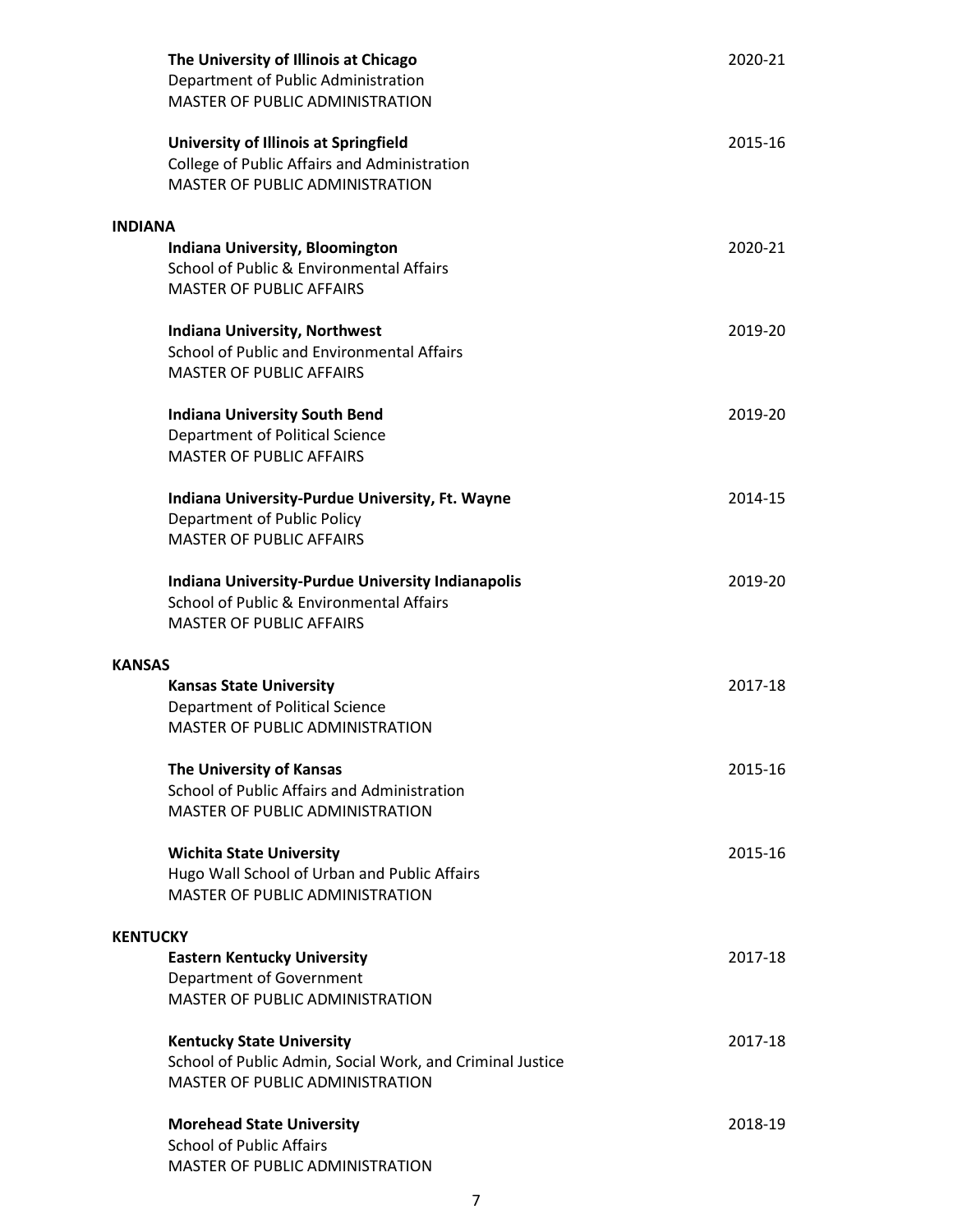| <b>Northern Kentucky University</b><br>Dept. of Political Science and Criminal Justice<br><b>MASTER OF PUBLIC ADMINISTRATION</b>                             | 2018-19 |
|--------------------------------------------------------------------------------------------------------------------------------------------------------------|---------|
| <b>University of Kentucky</b><br>Martin School of Public Policy & Administration<br><b>MASTER OF PUBLIC ADMINISTRATION</b>                                   | 2020-21 |
| <b>University of Louisville</b><br>School of Urban & Public Affairs<br>MASTER OF PUBLIC ADMINISTRATION                                                       | 2017-18 |
| <b>Western Kentucky University</b><br>Department of Political Science<br><b>MASTER OF PUBLIC ADMINISTRATION</b>                                              | 2015-16 |
| <b>LOUISIANA</b><br><b>Grambling State University</b><br>Department of Political Science and Public Administration<br><b>MASTER OF PUBLIC ADMINISTRATION</b> | 2018-19 |
| <b>Louisiana State University</b><br><b>Public Administration Institute</b><br><b>MASTER OF PUBLIC ADMINISTRATION</b>                                        | 2016-17 |
| <b>Southern University and A&amp;M College</b><br>Department of Public Administration<br><b>MASTER OF PUBLIC ADMINISTRATION</b>                              | 2018-19 |
| <b>University of New Orleans</b><br>Department of Political Science<br><b>MASTER OF PUBLIC ADMINISTRATION</b>                                                | 2019-20 |
| <b>MARYLAND</b><br><b>Bowie State University</b><br>Dept. of Management, Marketing and Public Administration<br><b>MASTER OF PUBLIC ADMINISTRATION</b>       | 2018-19 |
| <b>University of Baltimore</b><br>School of Public and International Affairs<br><b>MASTER OF PUBLIC ADMINISTRATION</b>                                       | 2017-18 |
| <b>University of Maryland, Baltimore County</b><br><b>Department of Public Policy</b><br><b>MASTER OF PUBLIC POLICY</b>                                      | 2015-16 |
| <b>University of Maryland, College Park</b><br><b>School of Public Policy</b><br><b>MASTER OF PUBLIC POLICY</b>                                              | 2016-17 |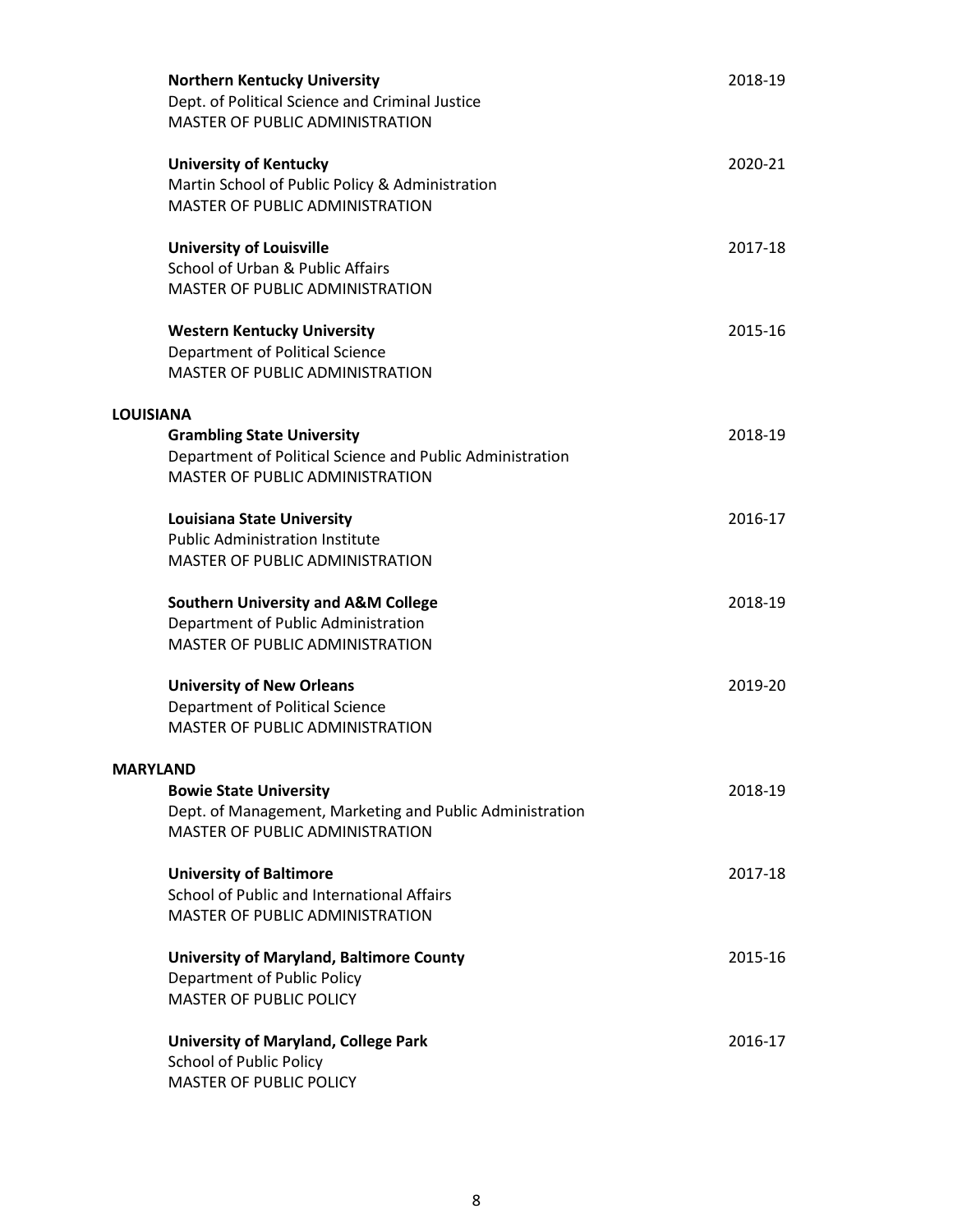|                 | <b>MASSACHUSETTS</b>                                                                                |         |
|-----------------|-----------------------------------------------------------------------------------------------------|---------|
|                 | <b>Bridgewater State University</b>                                                                 | 2015-16 |
|                 | Dept. of Political Science                                                                          |         |
|                 | MASTER OF PUBLIC ADMINISTRATION                                                                     |         |
|                 | <b>Northeastern University</b>                                                                      | 2016-17 |
|                 | Department of Political Science                                                                     |         |
|                 | <b>MASTER OF PUBLIC ADMINISTRATION</b>                                                              |         |
|                 | <b>Suffolk University</b>                                                                           | 2019-20 |
|                 | Department of Public Management                                                                     |         |
|                 | MASTER OF PUBLIC ADMINISTRATION                                                                     |         |
| <b>MICHIGAN</b> |                                                                                                     |         |
|                 | <b>Central Michigan University</b>                                                                  | 2016-17 |
|                 | Department of Political Science and Public Administration<br><b>MASTER OF PUBLIC ADMINISTRATION</b> |         |
|                 | <b>Eastern Michigan University</b>                                                                  | 2018-19 |
|                 | Department of Political Science                                                                     |         |
|                 | <b>MASTER OF PUBLIC ADMINISTRATION</b>                                                              |         |
|                 | <b>Grand Valley State University</b>                                                                | 2015-16 |
|                 | School of Public, Nonprofit, and Health Administration                                              |         |
|                 | <b>MASTER OF PUBLIC ADMINISTRATION</b>                                                              |         |
|                 | <b>Oakland University</b>                                                                           | 2014-15 |
|                 | Department of Political Science                                                                     |         |
|                 | MASTER OF PUBLIC ADMINISTRATION                                                                     |         |
|                 | <b>Wayne State University</b>                                                                       | 2019-20 |
|                 | <b>Department of Political Science</b>                                                              |         |
|                 | <b>MASTER OF PUBLIC ADMINISTRATION</b>                                                              |         |
|                 | <b>Western Michigan University</b>                                                                  | 2017-18 |
|                 | School of Public Affairs & Administration                                                           |         |
|                 | <b>MASTER OF PUBLIC ADMINISTRATION</b>                                                              |         |
|                 | <b>MINNESOTA</b>                                                                                    |         |
|                 | <b>University of Minnesota</b>                                                                      | 2020-21 |
|                 | Humphrey School of Public Affairs                                                                   |         |
|                 | <b>MASTER OF PUBLIC POLICY</b>                                                                      |         |
|                 | <b>MISSISSIPPI</b>                                                                                  |         |
|                 | <b>Jackson State University</b>                                                                     | 2017-18 |
|                 | Department of Public Administration                                                                 |         |
|                 | MASTER OF PUBLIC POLICY & ADMINISTRATION                                                            |         |
|                 | <b>Mississippi State University</b>                                                                 | 2017-18 |
|                 | Department of Political Science and Public Administration                                           |         |
|                 | MASTER OF PUBLIC POLICY & ADMINISTRATION                                                            |         |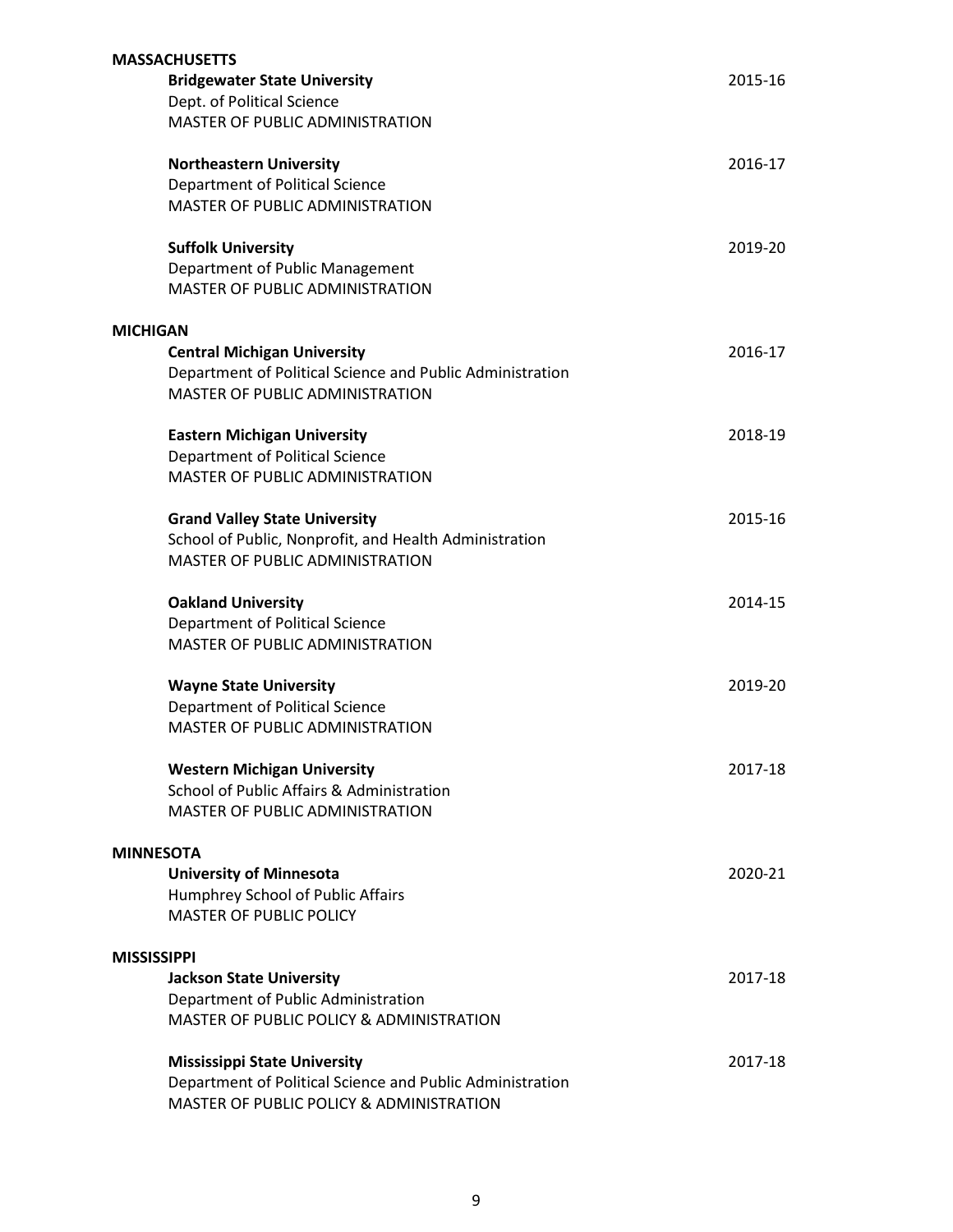| <b>MISSOURI</b>   |                                                          |         |
|-------------------|----------------------------------------------------------|---------|
|                   | <b>Missouri State University</b>                         | 2019-20 |
|                   | <b>Political Science Department</b>                      |         |
|                   | MASTER OF PUBLIC ADMINISTRATION                          |         |
|                   | <b>Saint Louis University</b>                            | 2014-15 |
|                   | College of Education and Public Service                  |         |
|                   | <b>MASTER OF PUBLIC ADMINISTRATION</b>                   |         |
|                   | University of Missouri-Columbia                          | 2017-18 |
|                   | Harry S Truman School of Public Affairs                  |         |
|                   | <b>MASTER OF PUBLIC AFFAIRS</b>                          |         |
|                   | <b>University of Missouri-Kansas City</b>                | 2019-20 |
|                   | Henry W. Bloch School of Management                      |         |
|                   | <b>MASTER OF PUBLIC ADMINISTRATION</b>                   |         |
|                   | <b>University of Missouri-St. Louis</b>                  | 2014-15 |
|                   | <b>Public Policy Administration Masters Program</b>      |         |
|                   | MASTER OF PUBLIC POLICY ADMINISTRATION                   |         |
| <b>NEBRASKA</b>   |                                                          |         |
|                   | University of Nebraska at Omaha                          | 2018-19 |
|                   | College of Public Affairs & Community Service            |         |
|                   | <b>MASTER OF PUBLIC ADMINISTRATION</b>                   |         |
| <b>NEVADA</b>     |                                                          |         |
|                   | <b>University of Nevada, Las Vegas</b>                   | 2017-18 |
|                   | Department of Public Administration                      |         |
|                   | <b>MASTER OF PUBLIC ADMINISTRATION</b>                   |         |
| <b>NEW JERSEY</b> |                                                          |         |
|                   | <b>Kean University</b>                                   | 2015-16 |
|                   | Dept. of Public Administration                           |         |
|                   | <b>MASTER OF PUBLIC ADMINISTRATION</b>                   |         |
|                   | <b>Rutgers University, Camden</b>                        | 2014-15 |
|                   | Graduate Department of Public Policy & Administration    |         |
|                   | MASTER OF PUBLIC ADMINISTRATION                          |         |
|                   | <b>Rutgers University, New Brunswick</b>                 | 2017-18 |
|                   | Edward J. Bloustein School of Planning and Public Policy |         |
|                   | <b>MASTER OF PUBLIC POLICY</b>                           |         |
|                   | <b>Rutgers University, Newark</b>                        | 2017-18 |
|                   | School of Public Affairs and Administration              |         |
|                   | MASTER OF PUBLIC ADMINISTRATION                          |         |
|                   | <b>Seton Hall University</b>                             | 2015-16 |
|                   | <b>Center for Public Service</b>                         |         |
|                   | MASTER OF PUBLIC ADMINISTRATION                          |         |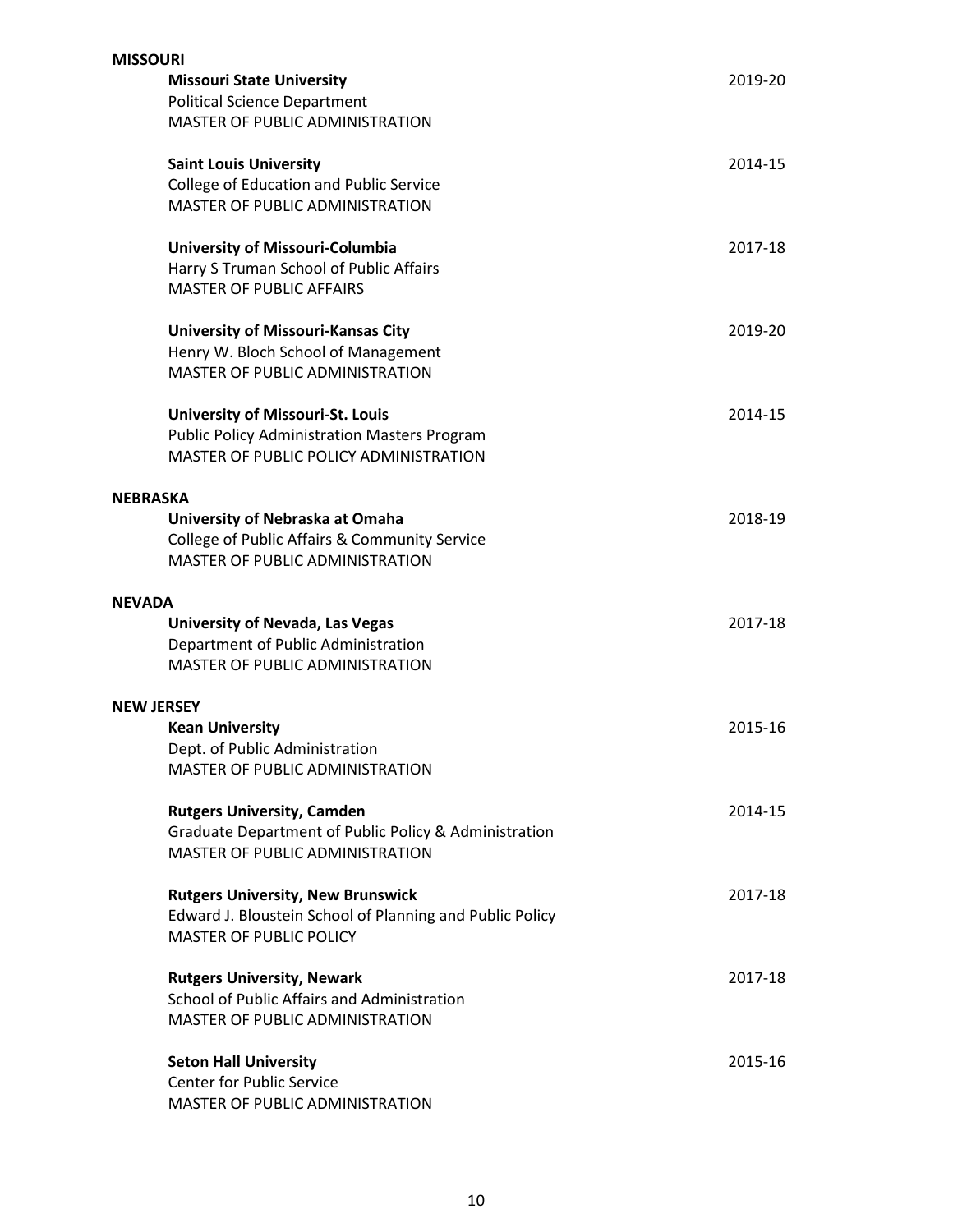| <b>NEW MEXICO</b>                                                                                                           |         |  |
|-----------------------------------------------------------------------------------------------------------------------------|---------|--|
| <b>New Mexico State University</b>                                                                                          | 2018-19 |  |
| Department of Government                                                                                                    |         |  |
| MASTER OF PUBLIC ADMINISTRATION                                                                                             |         |  |
| The University of New Mexico                                                                                                | 2018-19 |  |
| School of Public Administration                                                                                             |         |  |
| MASTER OF PUBLIC ADMINISTRATION                                                                                             |         |  |
|                                                                                                                             |         |  |
| <b>NEW YORK</b>                                                                                                             |         |  |
| <b>Baruch College/City University of New York</b><br><b>School of Public Affairs</b>                                        | 2014-15 |  |
| MASTER OF PUBLIC ADMINISTRATION                                                                                             |         |  |
|                                                                                                                             |         |  |
| <b>Binghamton University</b>                                                                                                | 2020-21 |  |
| Department of Public Administration                                                                                         |         |  |
| MASTER OF PUBLIC ADMINISTRATION                                                                                             |         |  |
| <b>Columbia University</b>                                                                                                  | 2019-20 |  |
| School of International Policy and Affairs                                                                                  |         |  |
| <b>MASTER OF PUBLIC ADMINISTRATION</b>                                                                                      |         |  |
| MASTER OF INTERNATIONAL AFFAIRS                                                                                             |         |  |
|                                                                                                                             | 2014-15 |  |
| John Jay College of Criminal Justice, CUNY<br>Department of Public Management                                               |         |  |
| <b>MASTER OF PUBLIC ADMINISTRATION</b>                                                                                      |         |  |
|                                                                                                                             |         |  |
| Long Island University, Brooklyn                                                                                            | 2015-16 |  |
| School of Business, Public Administration and Info Sciences                                                                 |         |  |
| <b>MASTER OF PUBLIC ADMINISTRATION</b>                                                                                      |         |  |
| <b>Long Island University</b>                                                                                               | 2017-18 |  |
| Department of Health Care & Public Administration                                                                           |         |  |
| MASTER OF PUBLIC ADMINISTRATION                                                                                             |         |  |
|                                                                                                                             |         |  |
| <b>New York University</b>                                                                                                  | 2016-17 |  |
| Robert F. Wagner Graduate School of Public Service<br>MASTER OF PUBLIC ADMINISTRATION                                       |         |  |
|                                                                                                                             |         |  |
| <b>State University of New York, The College at Brockport</b>                                                               | 2018-19 |  |
| Department of Public Administration                                                                                         |         |  |
| MASTER OF PUBLIC ADMINISTRATION                                                                                             |         |  |
| <b>Syracuse University</b>                                                                                                  | 2014-15 |  |
| Maxwell School of Citizenship and Public Affairs                                                                            |         |  |
| MASTER OF PUBLIC ADMINISTRATION                                                                                             |         |  |
|                                                                                                                             |         |  |
| <b>The New School</b>                                                                                                       | 2014-15 |  |
| The Milano School of Int'l Affairs, Management, and Urban Policy<br>MASTER OF SCIENCE IN URBAN POLICY ANALYSIS & MANAGEMENT |         |  |
|                                                                                                                             |         |  |
| <b>University at Albany, SUNY</b>                                                                                           | 2015-16 |  |
| Nelson A. Rockefeller College of Public Affairs & Policy                                                                    |         |  |
| <b>MASTER OF PUBLIC ADMINISTRATION</b>                                                                                      |         |  |
|                                                                                                                             |         |  |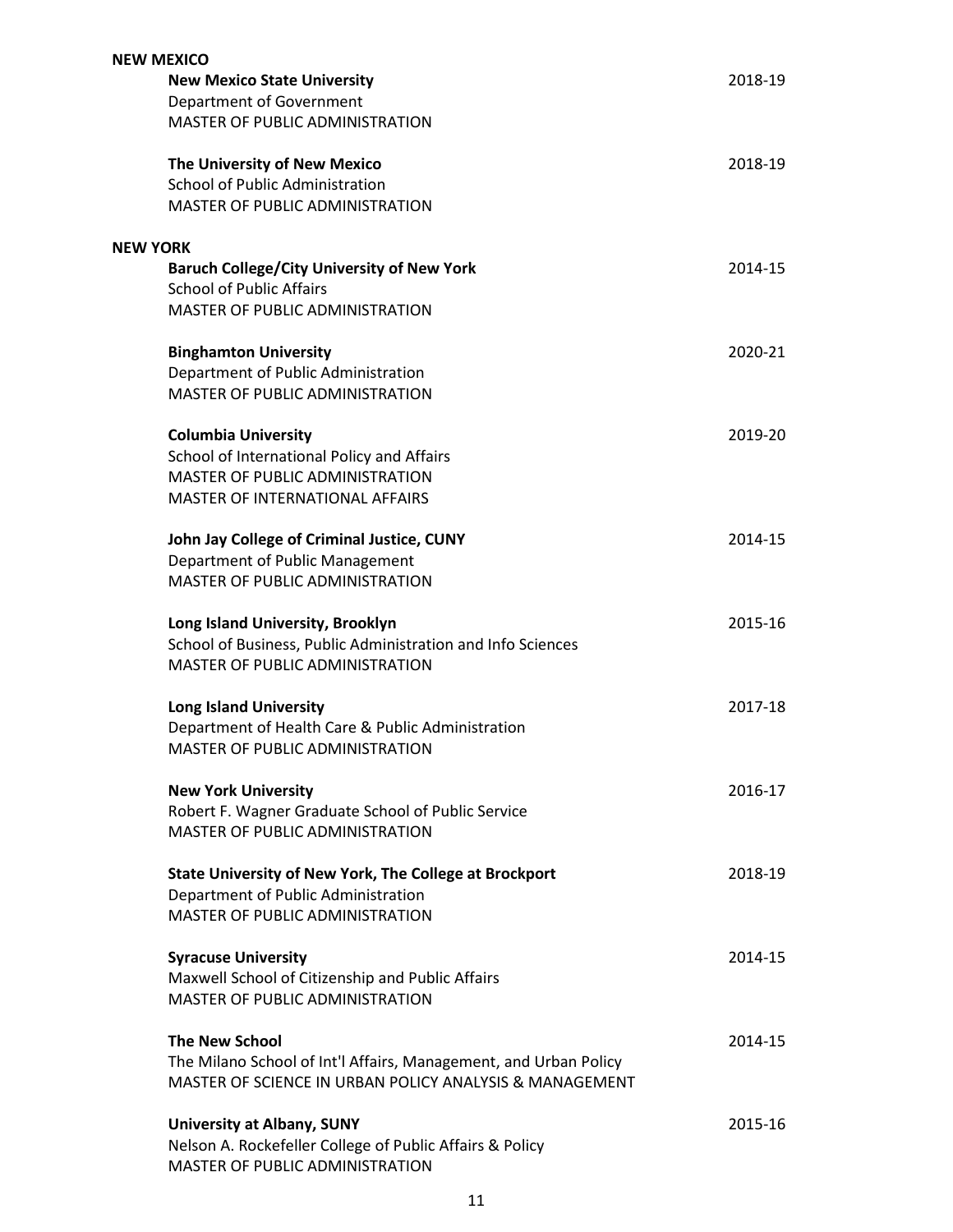| <b>NORTH CAROLINA</b><br><b>Appalachian State University</b><br>Department of Government & Justice Studies<br><b>MASTER OF PUBLIC ADMINISTRATION</b>                   | 2016-17 |
|------------------------------------------------------------------------------------------------------------------------------------------------------------------------|---------|
| <b>East Carolina University</b><br>Department of Political Science<br><b>MASTER OF PUBLIC ADMINISTRATION</b>                                                           | 2014-15 |
| <b>North Carolina State University</b><br>School of Public and International Affairs<br><b>MASTER OF PUBLIC ADMINISTRATION</b>                                         | 2020-21 |
| The University of North Carolina at Chapel Hill<br><b>School of Government</b><br><b>MASTER OF PUBLIC ADMINISTRATION</b>                                               | 2016-17 |
| The University of North Carolina at Charlotte<br>Department of Political Science<br><b>MASTER OF PUBLIC ADMINISTRATION</b>                                             | 2014-15 |
| The University of North Carolina at Greensboro<br>Department of Political Science<br><b>MASTER OF PUBLIC AFFAIRS</b>                                                   | 2020-21 |
| University of North Carolina, Wilmington<br>Department of Public and International Affairs<br><b>MASTER OF PUBLIC ADMINISTRATION</b>                                   | 2019-20 |
| <b>Western Carolina University</b><br>Department of Political Science & Public Affairs<br><b>MASTER OF PUBLIC AFFAIRS</b>                                              | 2020-21 |
| <b>NORTH DAKOTA</b><br><b>University of North Dakota</b><br>Dept of Political Science & Public Administration<br>MASTER OF PUBLIC ADMINISTRATION                       | 2018-19 |
| <b>OHIO</b><br><b>Cleveland State University</b><br>Maxine Goodman Levin College of Urban Affairs<br>MASTER OF PUBLIC ADMINISTRATION                                   | 2016-17 |
| <b>Kent State University</b><br>Department of Political Science<br>MASTER OF PUBLIC ADMINISTRATION                                                                     | 2014-15 |
| The Ohio State University<br>John Glenn School of Public Affairs<br><b>MASTER OF PUBLIC ADMINISTRATION</b><br>IN-CAREER MASTER OF ARTS IN PUBLIC POLICY AND MANAGEMENT | 2014-15 |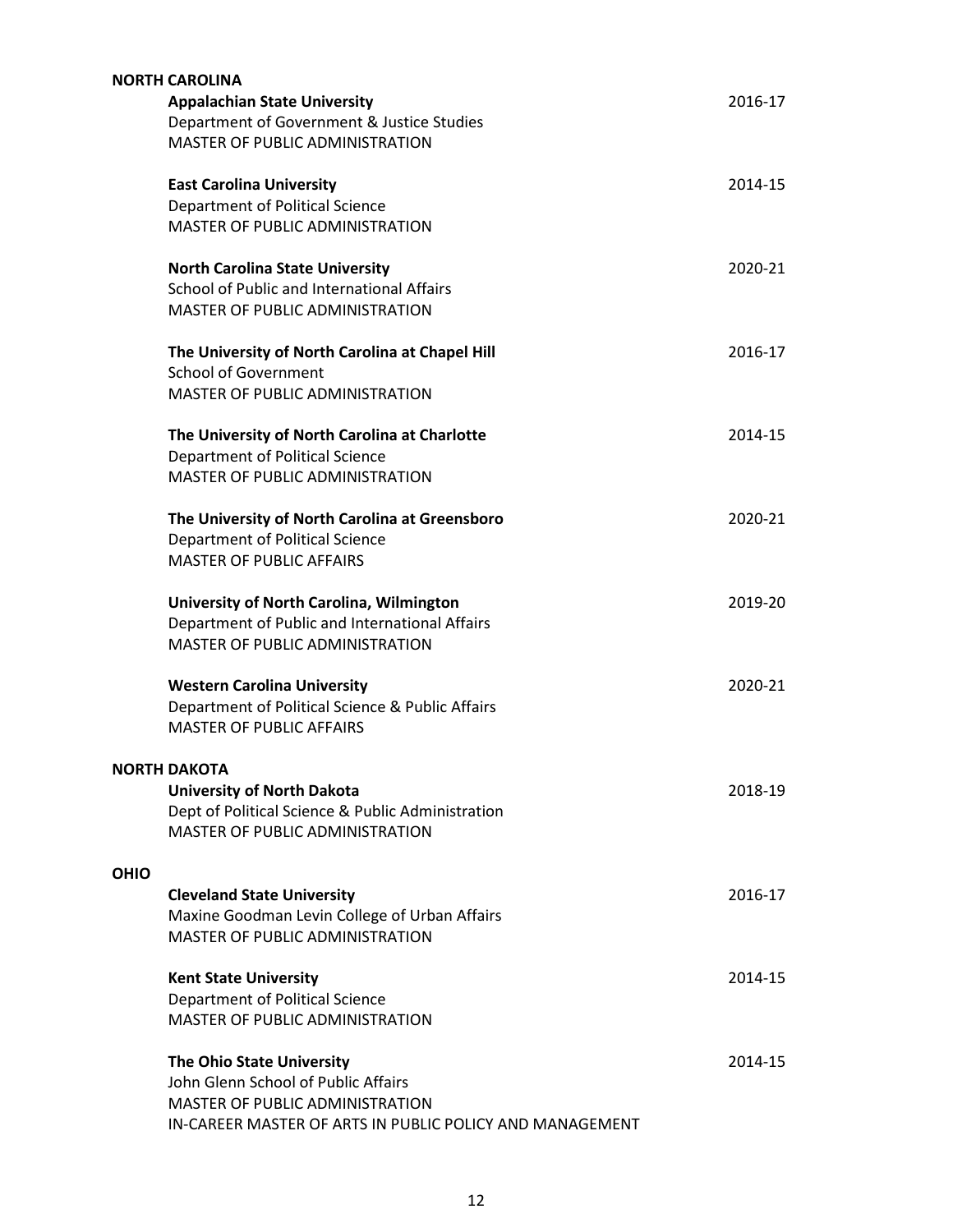|               | The University of Toledo<br>Department of Political Science & Public Administration<br>MASTER OF PUBLIC ADMINISTRATION                                                                                                   | 2016-17 |
|---------------|--------------------------------------------------------------------------------------------------------------------------------------------------------------------------------------------------------------------------|---------|
|               | <b>University of Dayton</b><br>Department of Political Science<br>MASTER OF PUBLIC ADMINISTRATION                                                                                                                        | 2020-21 |
|               | <b>Wright State University</b><br>Department of Urban Affairs & Geography<br>MASTER OF PUBLIC ADMINISTRATION                                                                                                             | 2015-16 |
| <b>OREGON</b> |                                                                                                                                                                                                                          |         |
|               | <b>Oregon State University</b><br><b>School of Public Policy</b><br><b>MASTER OF PUBLIC POLICY</b>                                                                                                                       | 2020-21 |
|               | <b>Portland State University</b><br>Division of Public Administration                                                                                                                                                    | 2019-20 |
|               | EXECUTIVE MASTER OF PUBLIC ADMINISTRATION<br><b>MASTER OF PUBLIC ADMINISTRATION</b><br>MASTER OF PUBLIC ADMINISTRATION: HEALTH ADMINISTRATION                                                                            |         |
|               | <b>University of Oregon</b><br>Department of Planning, Public Policy & Management<br><b>MASTER OF PUBLIC ADMINISTRATION</b>                                                                                              | 2018-19 |
|               | <b>Willamette University</b><br>Atkinson Graduate School of Management<br>MBA FOR BUSINESS, GOVERNMENT AND NOT FOR PROFIT MANAGEMENT                                                                                     | 2015-16 |
|               |                                                                                                                                                                                                                          |         |
|               | <b>PENNSYLVANIA</b><br><b>Carnegie Mellon University</b><br>H. John Heinz III College, School of Public Policy and Management<br><b>MASTER OF PUBLIC MANAGEMENT</b><br>MASTER OF SCIENCE IN PUBLIC POLICY AND MANAGEMENT | 2019-20 |
|               | The Pennsylvania State University at Harrisburg<br><b>School of Public Affairs</b><br>MASTER OF PUBLIC ADMINISTRATION                                                                                                    | 2015-16 |
|               | <b>University of Pittsburgh</b><br>Graduate School of Public and International Affairs<br><b>MASTER OF PUBLIC ADMINISTRATION</b><br>MASTER OF INTERNATIONAL DEVELOPMENT                                                  | 2014-15 |
|               | <b>Villanova University</b><br>Department of Political Science<br><b>MASTER OF PUBLIC ADMINISTRATION</b>                                                                                                                 | 2015-16 |
|               | West Chester University of Pennsylvania<br>Department of Public Policy & Administration<br>MASTER OF PUBLIC ADMINISTRATION                                                                                               | 2020-21 |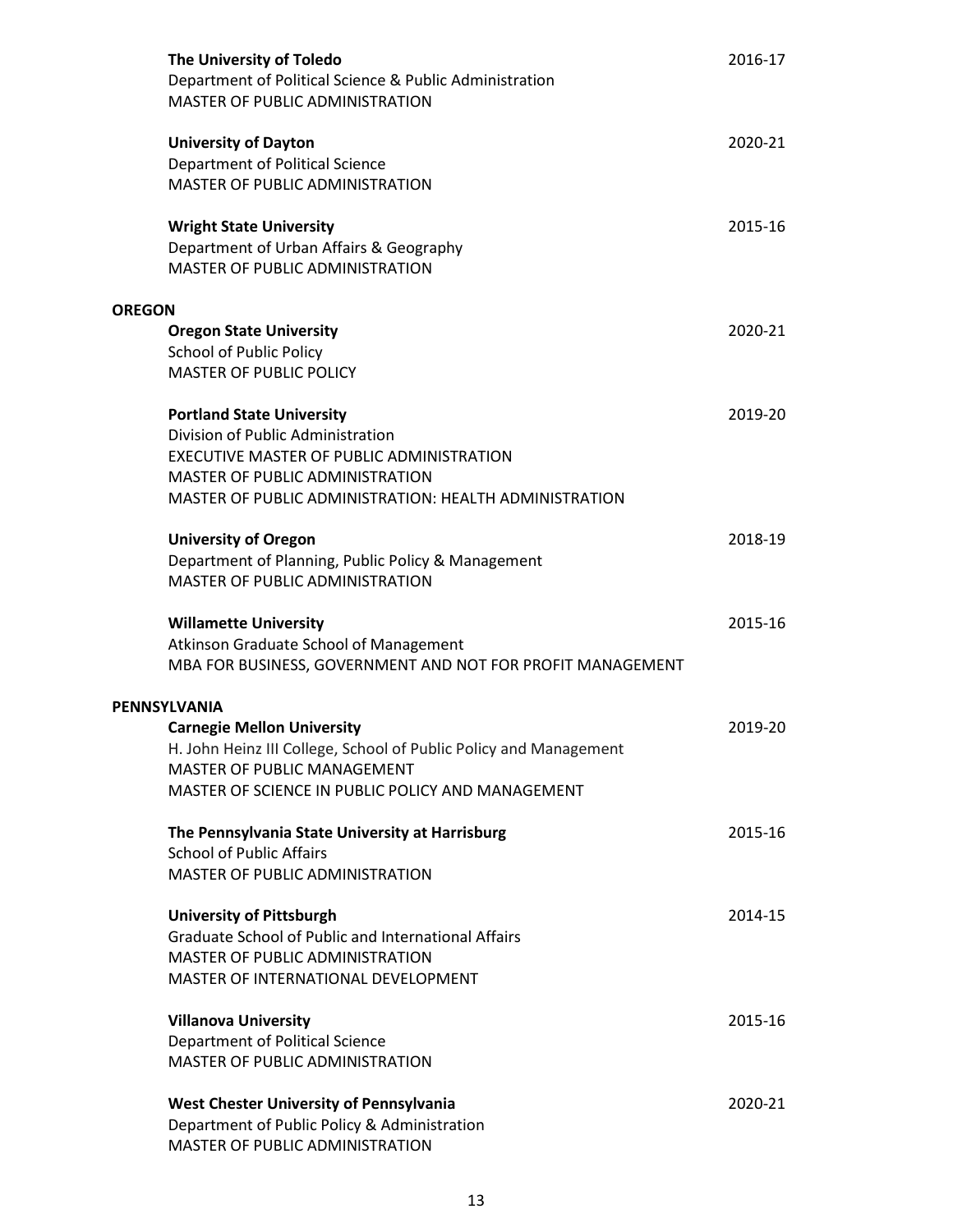| <b>PUERTO RICO</b> |                                                            |         |  |
|--------------------|------------------------------------------------------------|---------|--|
|                    | <b>University of Puerto Rico - Rio Piedras Campus</b>      | 2016-17 |  |
|                    | Roberto Sanchez Vilella School of Public Administration    |         |  |
|                    | MASTER OF PUBLIC ADMINISTRATION                            |         |  |
|                    |                                                            |         |  |
|                    | <b>SOUTH CAROLINA</b>                                      |         |  |
|                    | <b>College of Charleston</b>                               | 2020-21 |  |
|                    | <b>Department of Political Science</b>                     |         |  |
|                    | MASTER OF PUBLIC ADMINISTRATION                            |         |  |
|                    |                                                            |         |  |
|                    | <b>University of South Carolina</b>                        | 2014-15 |  |
|                    | Department of Political Science                            |         |  |
|                    | MASTER OF PUBLIC ADMINISTRATION                            |         |  |
|                    |                                                            |         |  |
|                    | <b>SOUTH DAKOTA</b>                                        |         |  |
|                    |                                                            | 2019-20 |  |
|                    | The University of South Dakota                             |         |  |
|                    | Department of Political Science                            |         |  |
|                    | MASTER OF PUBLIC ADMINISTRATION                            |         |  |
|                    |                                                            |         |  |
| <b>TENNESSEE</b>   |                                                            |         |  |
|                    | <b>Tennessee State University</b>                          | 2018-19 |  |
|                    | Department of Public Administration                        |         |  |
|                    | MASTER OF PUBLIC ADMINISTRATION                            |         |  |
|                    |                                                            |         |  |
|                    | The University of Memphis                                  | 2015-16 |  |
|                    | Division of Public and Nonprofit Administration            |         |  |
|                    | MASTER OF PUBLIC ADMINISTRATION                            |         |  |
|                    |                                                            |         |  |
|                    | The University of Tennessee at Chattanooga                 | 2018-19 |  |
|                    | Dept of Political Science, Public Admin and Nonprofit Mgmt |         |  |
|                    | <b>MASTER OF PUBLIC ADMINISTRATION</b>                     |         |  |
|                    |                                                            |         |  |
| <b>TEXAS</b>       |                                                            |         |  |
|                    | <b>Texas A&amp;M International University</b>              | 2019-20 |  |
|                    | Department of Public Affairs and Social Research           |         |  |
|                    | <b>MASTER OF PUBLIC ADMINISTRATION</b>                     |         |  |
|                    |                                                            |         |  |
|                    | <b>Texas A&amp;M University</b>                            | 2020-21 |  |
|                    | <b>Bush School of Government and Public Service</b>        |         |  |
|                    | MASTER OF PUBLIC SERVICE AND ADMINISTRATION                |         |  |
|                    |                                                            |         |  |
|                    | <b>Texas Southern University</b>                           | 2017-18 |  |
|                    | Barbara Jordan-Mickey Leland School of Public Affairs      |         |  |
|                    | <b>MASTER OF PUBLIC ADMINISTRATION</b>                     |         |  |
|                    |                                                            |         |  |
|                    | <b>Texas State University</b>                              | 2016-17 |  |
|                    | Department of Public Administration                        |         |  |
|                    | MASTER OF PUBLIC ADMINISTRATION                            |         |  |
|                    |                                                            |         |  |
|                    | <b>Texas Tech University</b>                               | 2014-15 |  |
|                    | Department of Political Science                            |         |  |
|                    | MASTER OF PUBLIC ADMINISTRATION                            |         |  |
|                    |                                                            |         |  |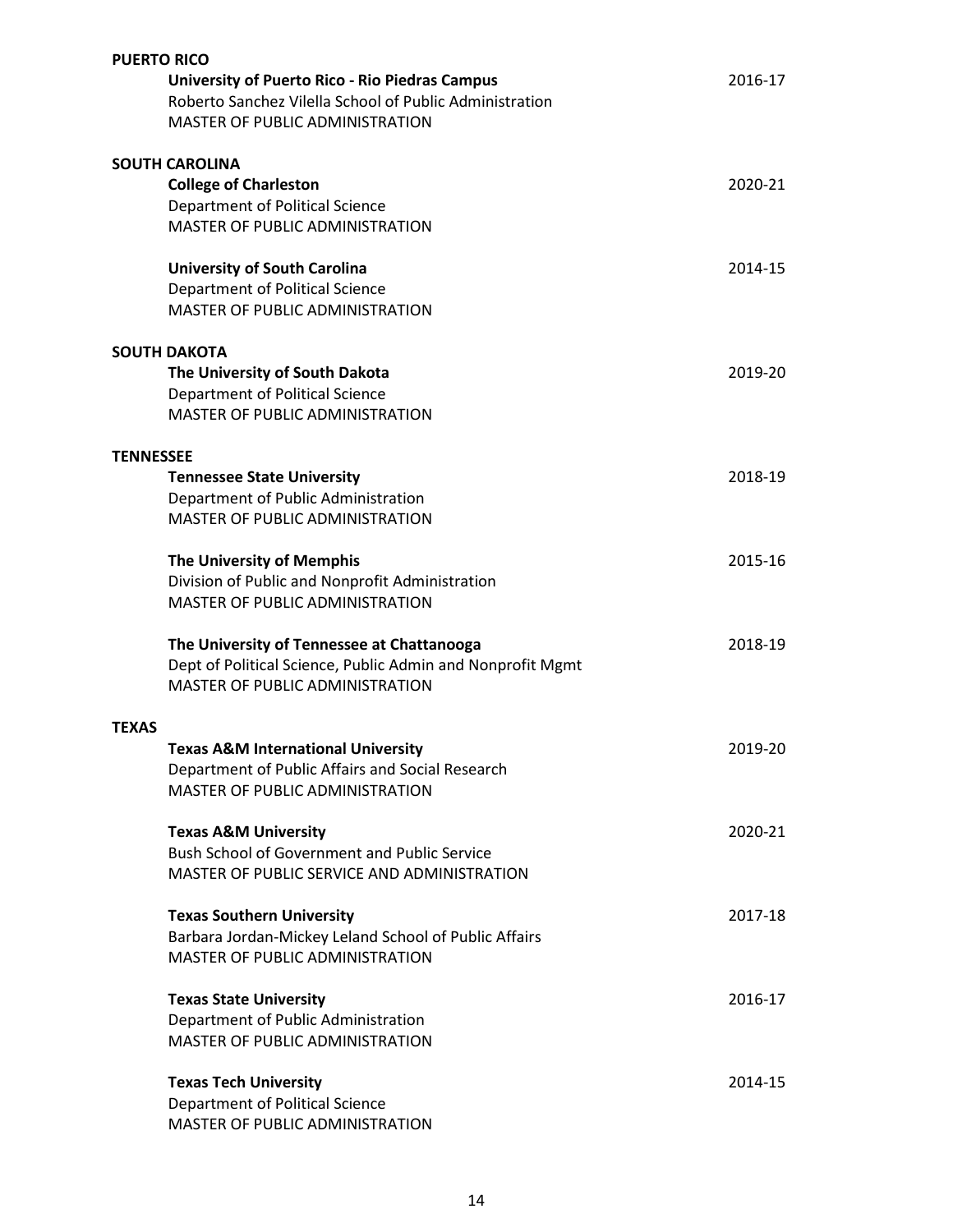|                 | The University of Texas at Arlington<br>School of Urban and Public Affairs<br><b>MASTER OF PUBLIC ADMINISTRATION</b>          | 2017-18 |
|-----------------|-------------------------------------------------------------------------------------------------------------------------------|---------|
|                 | The University of Texas at Austin<br><b>LBJ School of Public Affairs</b><br><b>MASTER OF PUBLIC AFFAIRS</b>                   | 2019-20 |
|                 | The University of Texas at Dallas<br>School of Economic, Political and Policy Sciences<br><b>MASTER OF PUBLIC AFFAIRS</b>     | 2016-17 |
|                 | The University of Texas at El Paso<br>Institute for Policy and Economic Development<br><b>MASTER OF PUBLIC ADMINISTRATION</b> | 2018-19 |
|                 | The University of Texas at San Antonio<br>Department of Public Administration<br>MASTER OF PUBLIC ADMINISTRATION              | 2019-20 |
|                 | <b>University of North Texas</b><br>Department of Public Administration<br>MASTER OF PUBLIC ADMINISTRATION                    | 2014-15 |
| <b>UTAH</b>     |                                                                                                                               |         |
|                 | <b>Brigham Young University</b><br>George W. Romney Institute of Public Management<br>MASTER OF PUBLIC ADMINISTRATION         | 2017-18 |
|                 | <b>Southern Utah University</b><br>Department of Political Science & Criminal Justice<br>MASTER OF PUBLIC ADMINISTRATION      | 2020-21 |
|                 | The University of Utah<br>Department of Political Science<br><b>MASTER IN PUBLIC ADMINISTRATION</b>                           | 2018-19 |
| <b>VERMONT</b>  |                                                                                                                               |         |
|                 | The University of Vermont<br>Dept of Community Development & Applied Economics<br>MASTER OF PUBLIC ADMINISTRATION             | 2018-19 |
| <b>VIRGINIA</b> |                                                                                                                               |         |
|                 | <b>George Mason University</b><br>Department of Public & International Affairs<br>MASTER OF PUBLIC ADMINISTRATION             | 2019-20 |
|                 | <b>James Madison University</b><br>School of Public Policy and Administration<br><b>MASTER OF PUBLIC ADMINISTRATION</b>       | 2019-20 |
|                 | <b>Old Dominion University</b><br>Department of Urban Studies and Public Administration<br>MASTER OF PUBLIC ADMINISTRATION    | 2016-17 |